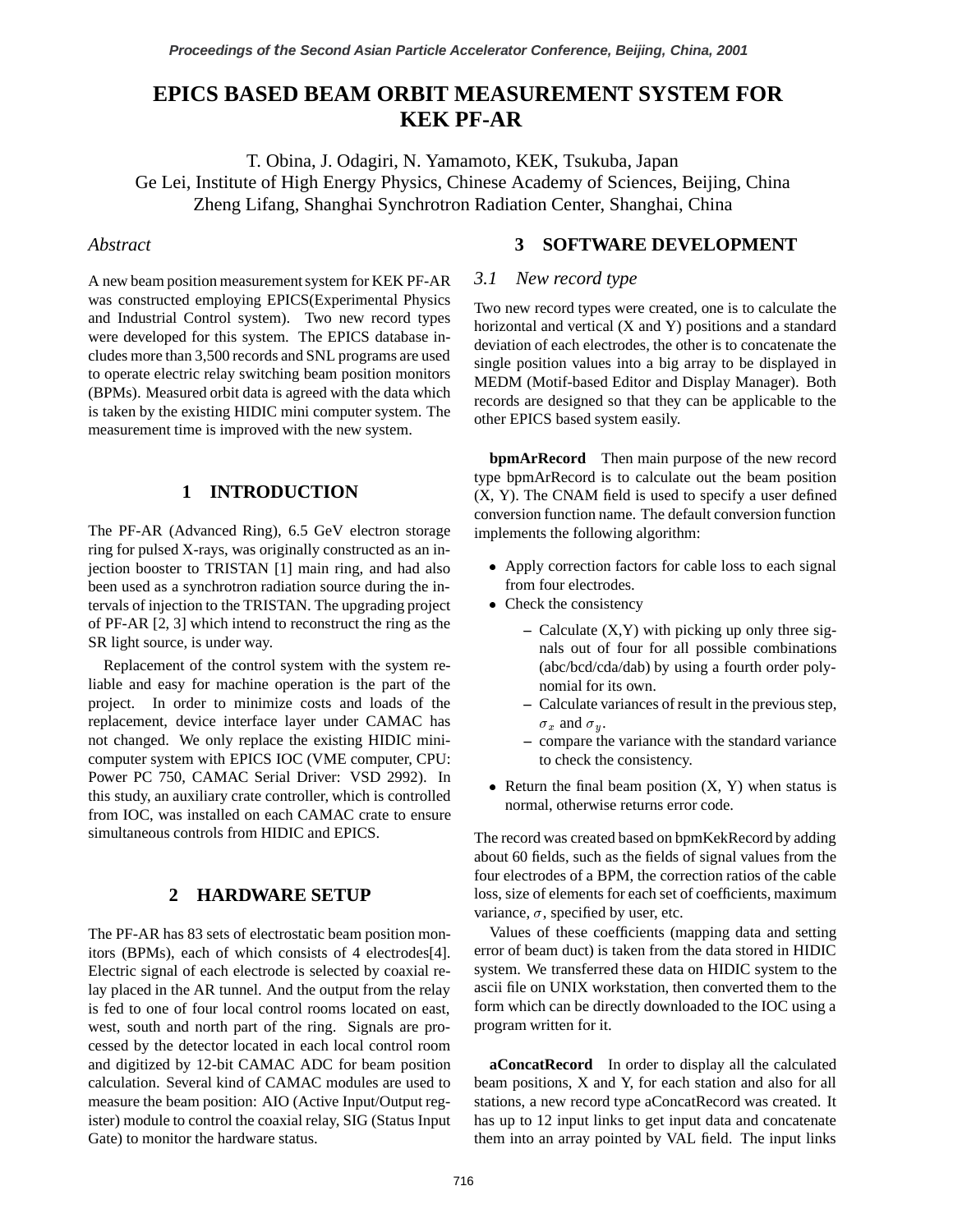

Figure 1: A block diagram of EPICS based beam position measuring system.

can be any record type of EPICS database including aConcat record, so data which has more than 12 elements can be concatenated using two or more aConcat records. The NELM field must be specified correctly when an aConcat record in the database is created.

#### *3.2 Database*

 $CapFast<sup>1</sup>$  is used to create most of the database logics for the AR BPM measurement system. Some logics are created by editing the ascii files of database.

The database logic of AR BPM measurement system can be classified into 4 types: 1) IOC read/write logics, 2) relay logics, 3) timestamp logics and 4) data concatenation logics. Four template files, bpm1.db, bpmrelay.db, time.db and wf.db, have been created corresponding these four kinds of logics.

The IOC read/write logic (bpm1.db) is the largest one, which contains the logic for each BPM to clear BPM DONE and BPM ERR flags, to enable CAMAC AIO module, to set time delay, and to get input data from the four electrodes one by one. Figure 2 shows a CapFast schematics for this logic. The four database parameter files for the BPM read/write logic of AR east, west, north and south were created from some parameter files of HIDIC control system.

For each station, four database parameter files were created. Taking AR east station as an example, the parameter files are bpmArEast.dbprm, relayArEast.dbprm, timeArEast.dbprm and wfArEast.dbprm. The EPICS command "dbLoadTemplate" is applied to create run-time database from the template and parameter files. For example,bpmArEast.dbprm gives parameters for read/write logics of 20 BPMs in AR east station. By using the command "dbLoadTemplate bpmArEast.dbprm <sup>&</sup>gt; bpmAr-East.db" the final run-time database file for AR east "bpmArEast.db" is generated. In the similar way other database files for AR west, north and south stations are also created.



Figure 2: CapFast schematics for 1 BPM (4 electrodes).

Besides, there is a parameter file containing the parameters for timestamp records to get the timestamp information for all BPMs. And there is a run-time database "wfAr-All.db" to trigger the measurement of four stations concurrently, to concatenate all the X and Y position data from four stations into two arrays separately to be displayed graphically. So altogether there are 4 database template files, 17 database parameter files, and 18 final run-time database files which can be loaded into IOC memory.

#### *3.3 SNL*

The layers of SNL logic are used to achieve the measurement. One is for the measurement in a single station. The other manages the concurrent measurement over the four stations. In each station, a SNL program is used to do the following tasks:

- start the measurement,
- switch the measurement from one BPM to the next one,
- set the starting and ending timestamps,

<sup>&</sup>lt;sup>1</sup>Capfast<sup>TM</sup> is the name of schematic editor, developed and sold by Phase Three Logic, Inc., Beaverton, Oregon, USA.